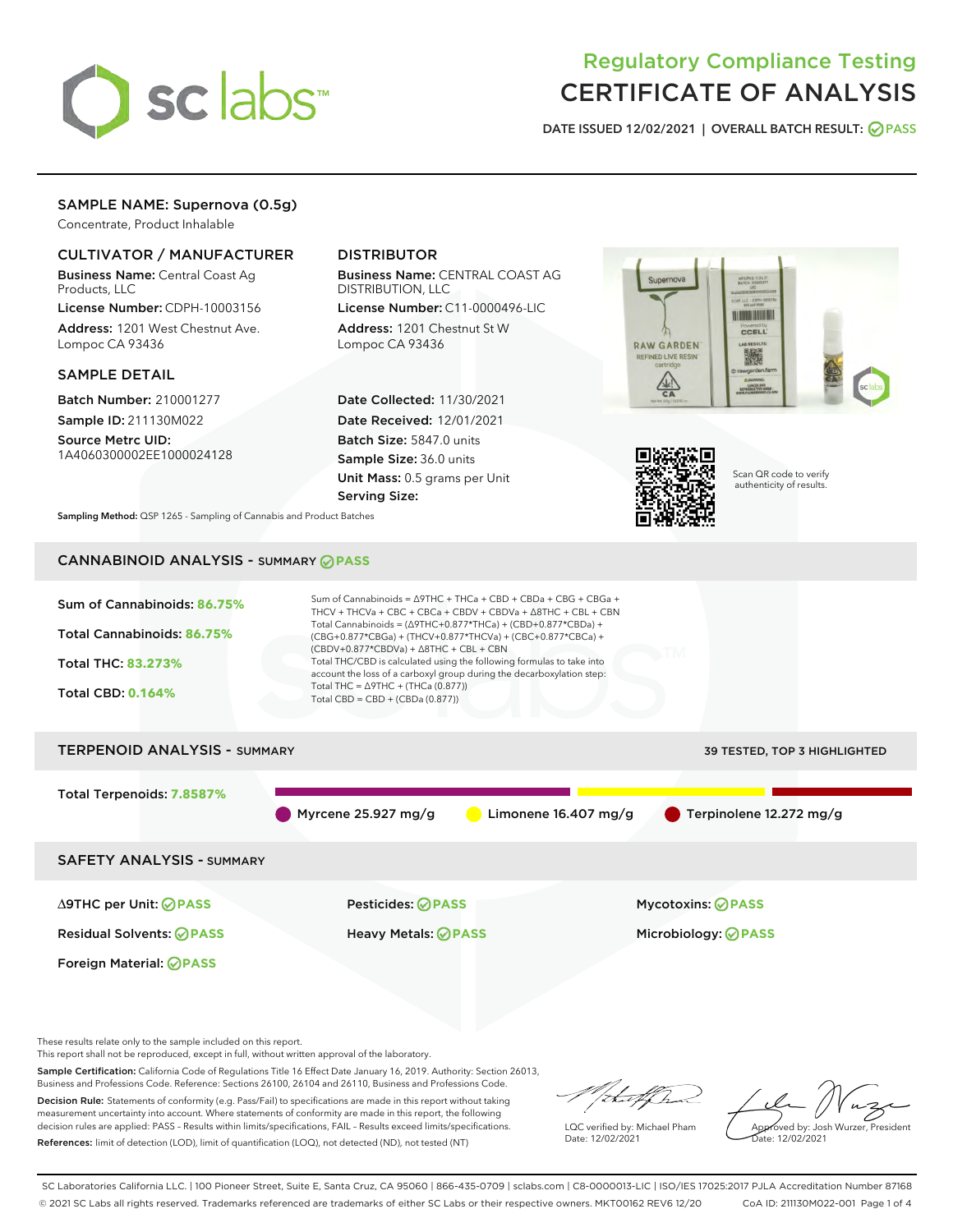

Terpene analysis utilizing gas chromatography-flame ionization detection (GC-



SUPERNOVA (0.5G) | DATE ISSUED 12/02/2021 | OVERALL BATCH RESULT:  $\bigcirc$  PASS

TERPENOID TEST RESULTS - 12/02/2021

FID). **Method:** QSP 1192 - Analysis of Terpenoids by GC-FID

#### CANNABINOID TEST RESULTS - 12/01/2021 2 PASS

Tested by high-performance liquid chromatography with diode-array detection (HPLC-DAD). **Method:** QSP 1157 - Analysis of Cannabinoids by HPLC-DAD

#### TOTAL CANNABINOIDS: **86.75%**

Total Cannabinoids (Total THC) + (Total CBD) + (Total CBG) + (Total THCV) + (Total CBC) + (Total CBDV) + ∆8THC + CBL + CBN

TOTAL THC: **83.273%** Total THC (∆9THC+0.877\*THCa)

TOTAL CBD: **0.164%**

Total CBD (CBD+0.877\*CBDa)

TOTAL CBG: 2.086% Total CBG (CBG+0.877\*CBGa)

TOTAL THCV: 0.64% Total THCV (THCV+0.877\*THCVa)

TOTAL CBC: ND Total CBC (CBC+0.877\*CBCa)

TOTAL CBDV: ND Total CBDV (CBDV+0.877\*CBDVa)

| <b>COMPOUND</b>            | LOD/LOQ<br>(mg/g) | <b>MEASUREMENT</b><br><b>UNCERTAINTY</b><br>(mg/g) | <b>RESULT</b><br>(mg/g) | <b>RESULT</b><br>(%) |
|----------------------------|-------------------|----------------------------------------------------|-------------------------|----------------------|
| <b>A9THC</b>               | 0.06 / 0.26       | ±28.646                                            | 832.73                  | 83.273               |
| <b>CBG</b>                 | 0.06 / 0.19       | ±0.822                                             | 20.86                   | 2.086                |
| <b>THCV</b>                | 0.1 / 0.2         | $\pm 0.32$                                         | 6.4                     | 0.64                 |
| <b>CBN</b>                 | 0.1/0.3           | ±0.22                                              | 3.4                     | 0.34                 |
| $\triangle$ 8THC           | 0.1/0.4           | ±0.20                                              | 2.5                     | 0.25                 |
| <b>CBD</b>                 | 0.07/0.29         | ±0.076                                             | 1.64                    | 0.164                |
| <b>THCa</b>                | 0.05/0.14         | N/A                                                | <b>ND</b>               | <b>ND</b>            |
| <b>THCVa</b>               | 0.07/0.20         | N/A                                                | <b>ND</b>               | <b>ND</b>            |
| <b>CBDa</b>                | 0.02/0.19         | N/A                                                | <b>ND</b>               | <b>ND</b>            |
| <b>CBDV</b>                | 0.04 / 0.15       | N/A                                                | <b>ND</b>               | <b>ND</b>            |
| <b>CBDVa</b>               | 0.03/0.53         | N/A                                                | <b>ND</b>               | <b>ND</b>            |
| <b>CBGa</b>                | 0.1/0.2           | N/A                                                | <b>ND</b>               | <b>ND</b>            |
| <b>CBL</b>                 | 0.06 / 0.24       | N/A                                                | <b>ND</b>               | <b>ND</b>            |
| <b>CBC</b>                 | 0.2 / 0.5         | N/A                                                | <b>ND</b>               | <b>ND</b>            |
| <b>CBCa</b>                | 0.07 / 0.28       | N/A                                                | <b>ND</b>               | <b>ND</b>            |
| <b>SUM OF CANNABINOIDS</b> |                   |                                                    | 867.5 mg/g              | 86.75%               |

#### **UNIT MASS: 0.5 grams per Unit**

| ∆9THC per Unit                        | 1120 per-package limit | 416.36 mg/unit  | <b>PASS</b> |
|---------------------------------------|------------------------|-----------------|-------------|
| <b>Total THC per Unit</b>             |                        | 416.36 mg/unit  |             |
| <b>CBD per Unit</b>                   |                        | $0.82$ mg/unit  |             |
| <b>Total CBD per Unit</b>             |                        | $0.82$ mg/unit  |             |
| Sum of Cannabinoids<br>per Unit       |                        | 433.8 mg/unit   |             |
| <b>Total Cannabinoids</b><br>per Unit |                        | $433.7$ mg/unit |             |

| <b>COMPOUND</b>         | LOD/LOQ<br>(mg/g) | <b>MEASUREMENT</b><br><b>UNCERTAINTY</b><br>(mg/g) | <b>RESULT</b><br>(mg/g)                         | <b>RESULT</b><br>(%) |
|-------------------------|-------------------|----------------------------------------------------|-------------------------------------------------|----------------------|
| <b>Myrcene</b>          | 0.008 / 0.025     | ±0.3345                                            | 25.927                                          | 2.5927               |
| Limonene                | 0.005 / 0.016     | ±0.2346                                            | 16.407                                          | 1.6407               |
| Terpinolene             | 0.008 / 0.026     | ±0.2516                                            | 12.272                                          | 1.2272               |
| Ocimene                 | 0.011 / 0.038     | ±0.2246                                            | 6.996                                           | 0.6996               |
| $\alpha$ Pinene         | 0.005 / 0.017     | ±0.0375                                            | 4.360                                           | 0.4360               |
| <b>β Pinene</b>         | 0.004 / 0.014     | ±0.0419                                            | 3.642                                           | 0.3642               |
| β Caryophyllene         | 0.004 / 0.012     | ±0.0949                                            | 2.666                                           | 0.2666               |
| Linalool                | 0.009 / 0.032     | ±0.0803                                            | 2.114                                           | 0.2114               |
| Fenchol                 | 0.010 / 0.034     | ±0.0308                                            | 0.797                                           | 0.0797               |
| $\alpha$ Humulene       | 0.009 / 0.029     | ±0.0168                                            | 0.524                                           | 0.0524               |
| <b>Terpineol</b>        | 0.016 / 0.055     | ±0.0273                                            | 0.444                                           | 0.0444               |
| $\alpha$ Phellandrene   | 0.006 / 0.020     | ±0.0054                                            | 0.399                                           | 0.0399               |
| 3 Carene                | 0.005 / 0.018     | ±0.0047                                            | 0.332                                           | 0.0332               |
| Camphene                | 0.005 / 0.015     | ±0.0036                                            | 0.309                                           | 0.0309               |
| $\alpha$ Terpinene      | 0.005 / 0.017     | ±0.0042                                            | 0.285                                           | 0.0285               |
| trans-ß-Farnesene       | 0.008 / 0.025     | ±0.0076                                            | 0.215                                           | 0.0215               |
| $\gamma$ Terpinene      | 0.006 / 0.018     | ±0.0037                                            | 0.213                                           | 0.0213               |
| Caryophyllene<br>Oxide  | 0.010 / 0.033     | ±0.0061                                            | 0.132                                           | 0.0132               |
| Fenchone                | 0.009 / 0.028     | ±0.0036                                            | 0.122                                           | 0.0122               |
| <b>Borneol</b>          | 0.005 / 0.016     | ±0.0049                                            | 0.116                                           | 0.0116               |
| p-Cymene                | 0.005 / 0.016     | ±0.0019                                            | 0.071                                           | 0.0071               |
| $\alpha$ Bisabolol      | 0.008 / 0.026     | ±0.0034                                            | 0.063                                           | 0.0063               |
| Sabinene                | 0.004 / 0.014     | ±0.0006                                            | 0.053                                           | 0.0053               |
| Sabinene Hydrate        | 0.006 / 0.022     | ±0.0021                                            | 0.053                                           | 0.0053               |
| Eucalyptol              | 0.006 / 0.018     | ±0.0011                                            | 0.045                                           | 0.0045               |
| $\alpha$ Cedrene        | 0.005 / 0.016     | ±0.0009                                            | 0.030                                           | 0.0030               |
| Geraniol                | 0.002 / 0.007     | N/A                                                | <loq< th=""><th><loq< th=""></loq<></th></loq<> | <loq< th=""></loq<>  |
| Valencene               | 0.009 / 0.030     | N/A                                                | <loq< th=""><th><loq< th=""></loq<></th></loq<> | <loq< th=""></loq<>  |
| Cedrol                  | 0.008 / 0.027     | N/A                                                | <loq< th=""><th><loq< th=""></loq<></th></loq<> | <loq< th=""></loq<>  |
| (-)-Isopulegol          | 0.005 / 0.016     | N/A                                                | ND                                              | ND                   |
| Camphor                 | 0.006 / 0.019     | N/A                                                | ND                                              | ND                   |
| Isoborneol              | 0.004 / 0.012     | N/A                                                | ND                                              | ND                   |
| Menthol                 | 0.008 / 0.025     | N/A                                                | ND                                              | ND                   |
| Nerol                   | 0.003 / 0.011     | N/A                                                | ND                                              | ND                   |
| Citronellol             | 0.003 / 0.010     | N/A                                                | ND                                              | ND                   |
| R-(+)-Pulegone          | 0.003 / 0.011     | N/A                                                | ND                                              | ND                   |
| <b>Geranyl Acetate</b>  | 0.004 / 0.014     | N/A                                                | ND                                              | ND                   |
| Nerolidol               | 0.009 / 0.028     | N/A                                                | ND                                              | ND                   |
| Guaiol                  | 0.009 / 0.030     | N/A                                                | ND                                              | ND                   |
| <b>TOTAL TERPENOIDS</b> |                   |                                                    | 78.587 mg/g                                     | 7.8587%              |

SC Laboratories California LLC. | 100 Pioneer Street, Suite E, Santa Cruz, CA 95060 | 866-435-0709 | sclabs.com | C8-0000013-LIC | ISO/IES 17025:2017 PJLA Accreditation Number 87168 © 2021 SC Labs all rights reserved. Trademarks referenced are trademarks of either SC Labs or their respective owners. MKT00162 REV6 12/20 CoA ID: 211130M022-001 Page 2 of 4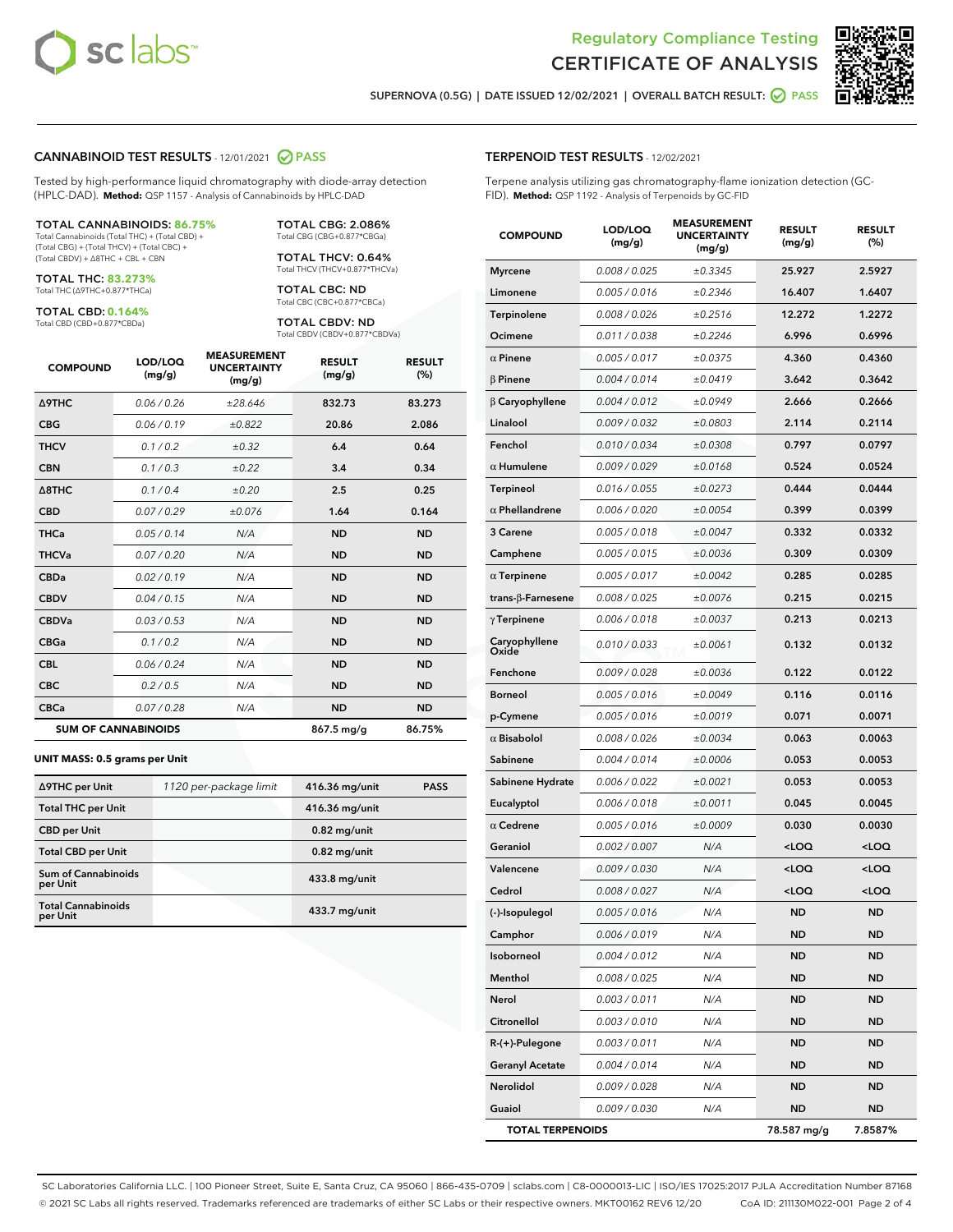



SUPERNOVA (0.5G) | DATE ISSUED 12/02/2021 | OVERALL BATCH RESULT: 2 PASS

## CATEGORY 1 PESTICIDE TEST RESULTS - 12/01/2021 2 PASS

Pesticide and plant growth regulator analysis utilizing high-performance liquid chromatography-mass spectrometry (HPLC-MS) or gas chromatography-mass spectrometry (GC-MS). \*GC-MS utilized where indicated. **Method:** QSP 1212 - Analysis of Pesticides and Mycotoxins by LC-MS or QSP 1213 - Analysis of Pesticides by GC-MS

| <b>COMPOUND</b>             | LOD/LOQ<br>$(\mu g/g)$ | <b>ACTION</b><br><b>LIMIT</b><br>$(\mu g/g)$ | <b>MEASUREMENT</b><br><b>UNCERTAINTY</b><br>$(\mu g/g)$ | <b>RESULT</b><br>$(\mu g/g)$ | <b>RESULT</b> |
|-----------------------------|------------------------|----------------------------------------------|---------------------------------------------------------|------------------------------|---------------|
| Aldicarb                    | 0.03 / 0.08            | $\ge$ LOD                                    | N/A                                                     | <b>ND</b>                    | <b>PASS</b>   |
| Carbofuran                  | 0.02 / 0.05            | $\ge$ LOD                                    | N/A                                                     | <b>ND</b>                    | <b>PASS</b>   |
| Chlordane*                  | 0.03 / 0.08            | $\ge$ LOD                                    | N/A                                                     | <b>ND</b>                    | <b>PASS</b>   |
| Chlorfenapyr*               | 0.03/0.10              | $\ge$ LOD                                    | N/A                                                     | <b>ND</b>                    | <b>PASS</b>   |
| Chlorpyrifos                | 0.02 / 0.06            | $\ge$ LOD                                    | N/A                                                     | <b>ND</b>                    | <b>PASS</b>   |
| Coumaphos                   | 0.02 / 0.07            | $\ge$ LOD                                    | N/A                                                     | <b>ND</b>                    | <b>PASS</b>   |
| Daminozide                  | 0.02 / 0.07            | $\ge$ LOD                                    | N/A                                                     | <b>ND</b>                    | <b>PASS</b>   |
| <b>DDVP</b><br>(Dichlorvos) | 0.03/0.09              | $\ge$ LOD                                    | N/A                                                     | <b>ND</b>                    | <b>PASS</b>   |
| <b>Dimethoate</b>           | 0.03/0.08              | $\ge$ LOD                                    | N/A                                                     | <b>ND</b>                    | <b>PASS</b>   |
| Ethoprop(hos)               | 0.03/0.10              | $\ge$ LOD                                    | N/A                                                     | <b>ND</b>                    | <b>PASS</b>   |
| Etofenprox                  | 0.02 / 0.06            | $>$ LOD                                      | N/A                                                     | <b>ND</b>                    | <b>PASS</b>   |
| Fenoxycarb                  | 0.03 / 0.08            | $\ge$ LOD                                    | N/A                                                     | <b>ND</b>                    | <b>PASS</b>   |
| Fipronil                    | 0.03/0.08              | $>$ LOD                                      | N/A                                                     | <b>ND</b>                    | <b>PASS</b>   |
| Imazalil                    | 0.02 / 0.06            | $\ge$ LOD                                    | N/A                                                     | <b>ND</b>                    | <b>PASS</b>   |
| Methiocarb                  | 0.02 / 0.07            | $\ge$ LOD                                    | N/A                                                     | <b>ND</b>                    | <b>PASS</b>   |
| Methyl<br>parathion         | 0.03/0.10              | $\ge$ LOD                                    | N/A                                                     | <b>ND</b>                    | <b>PASS</b>   |
| <b>Mevinphos</b>            | 0.03/0.09              | $\ge$ LOD                                    | N/A                                                     | <b>ND</b>                    | <b>PASS</b>   |
| Paclobutrazol               | 0.02 / 0.05            | $\ge$ LOD                                    | N/A                                                     | <b>ND</b>                    | <b>PASS</b>   |
| Propoxur                    | 0.03/0.09              | $\ge$ LOD                                    | N/A                                                     | <b>ND</b>                    | <b>PASS</b>   |
| Spiroxamine                 | 0.03 / 0.08            | $\ge$ LOD                                    | N/A                                                     | <b>ND</b>                    | <b>PASS</b>   |
| <b>Thiacloprid</b>          | 0.03/0.10              | $\ge$ LOD                                    | N/A                                                     | <b>ND</b>                    | <b>PASS</b>   |

### CATEGORY 2 PESTICIDE TEST RESULTS - 12/01/2021 @ PASS

| <b>COMPOUND</b>          | LOD/LOO<br>$(\mu g/g)$ | <b>ACTION</b><br>LIMIT<br>$(\mu g/g)$ | <b>MEASUREMENT</b><br><b>UNCERTAINTY</b><br>$(\mu g/g)$ | <b>RESULT</b><br>$(\mu g/g)$ | <b>RESULT</b> |
|--------------------------|------------------------|---------------------------------------|---------------------------------------------------------|------------------------------|---------------|
| Abamectin                | 0.03/0.10              | 0.1                                   | N/A                                                     | <b>ND</b>                    | <b>PASS</b>   |
| Acephate                 | 0.02/0.07              | 0.1                                   | N/A                                                     | <b>ND</b>                    | <b>PASS</b>   |
| Acequinocyl              | 0.02/0.07              | 0.1                                   | N/A                                                     | <b>ND</b>                    | <b>PASS</b>   |
| Acetamiprid              | 0.02/0.05              | 0.1                                   | N/A                                                     | <b>ND</b>                    | <b>PASS</b>   |
| Azoxystrobin             | 0.02/0.07              | 0.1                                   | N/A                                                     | <b>ND</b>                    | <b>PASS</b>   |
| <b>Bifenazate</b>        | 0.01/0.04              | 0.1                                   | N/A                                                     | <b>ND</b>                    | <b>PASS</b>   |
| <b>Bifenthrin</b>        | 0.02/0.05              | 3                                     | N/A                                                     | <b>ND</b>                    | <b>PASS</b>   |
| <b>Boscalid</b>          | 0.03/0.09              | 0.1                                   | N/A                                                     | <b>ND</b>                    | <b>PASS</b>   |
| Captan                   | 0.19/0.57              | 0.7                                   | N/A                                                     | <b>ND</b>                    | <b>PASS</b>   |
| Carbaryl                 | 0.02/0.06              | 0.5                                   | N/A                                                     | <b>ND</b>                    | <b>PASS</b>   |
| Chlorantranilip-<br>role | 0.04/0.12              | 10                                    | N/A                                                     | <b>ND</b>                    | <b>PASS</b>   |
| Clofentezine             | 0.03/0.09              | 0.1                                   | N/A                                                     | <b>ND</b>                    | <b>PASS</b>   |

## CATEGORY 2 PESTICIDE TEST RESULTS - 12/01/2021 continued

| <b>COMPOUND</b>               | LOD/LOQ<br>(µg/g) | <b>ACTION</b><br><b>LIMIT</b><br>$(\mu g/g)$ | <b>MEASUREMENT</b><br><b>UNCERTAINTY</b><br>$(\mu g/g)$ | <b>RESULT</b><br>(µg/g) | <b>RESULT</b> |
|-------------------------------|-------------------|----------------------------------------------|---------------------------------------------------------|-------------------------|---------------|
| Cyfluthrin                    | 0.12 / 0.38       | $\overline{c}$                               | N/A                                                     | ND                      | <b>PASS</b>   |
| Cypermethrin                  | 0.11 / 0.32       | $\mathcal{I}$                                | N/A                                                     | ND                      | <b>PASS</b>   |
| Diazinon                      | 0.02 / 0.05       | 0.1                                          | N/A                                                     | <b>ND</b>               | <b>PASS</b>   |
| Dimethomorph                  | 0.03 / 0.09       | 2                                            | N/A                                                     | ND                      | <b>PASS</b>   |
| Etoxazole                     | 0.02 / 0.06       | 0.1                                          | N/A                                                     | ND                      | <b>PASS</b>   |
| Fenhexamid                    | 0.03 / 0.09       | 0.1                                          | N/A                                                     | <b>ND</b>               | <b>PASS</b>   |
| Fenpyroximate                 | 0.02 / 0.06       | 0.1                                          | N/A                                                     | ND                      | <b>PASS</b>   |
| Flonicamid                    | 0.03 / 0.10       | 0.1                                          | N/A                                                     | ND                      | <b>PASS</b>   |
| Fludioxonil                   | 0.03 / 0.10       | 0.1                                          | N/A                                                     | ND                      | <b>PASS</b>   |
| Hexythiazox                   | 0.02 / 0.07       | 0.1                                          | N/A                                                     | ND                      | <b>PASS</b>   |
| Imidacloprid                  | 0.04 / 0.11       | 5                                            | N/A                                                     | ND                      | <b>PASS</b>   |
| Kresoxim-methyl               | 0.02 / 0.07       | 0.1                                          | N/A                                                     | ND                      | <b>PASS</b>   |
| <b>Malathion</b>              | 0.03 / 0.09       | 0.5                                          | N/A                                                     | ND                      | <b>PASS</b>   |
| Metalaxyl                     | 0.02 / 0.07       | $\overline{c}$                               | N/A                                                     | ND                      | <b>PASS</b>   |
| Methomyl                      | 0.03 / 0.10       | 1                                            | N/A                                                     | <b>ND</b>               | <b>PASS</b>   |
| Myclobutanil                  | 0.03 / 0.09       | 0.1                                          | N/A                                                     | ND                      | <b>PASS</b>   |
| Naled                         | 0.02 / 0.07       | 0.1                                          | N/A                                                     | ND                      | <b>PASS</b>   |
| Oxamyl                        | 0.04 / 0.11       | 0.5                                          | N/A                                                     | ND                      | <b>PASS</b>   |
| Pentachloronitro-<br>benzene* | 0.03 / 0.09       | 0.1                                          | N/A                                                     | ND                      | <b>PASS</b>   |
| Permethrin                    | 0.04 / 0.12       | 0.5                                          | N/A                                                     | ND                      | <b>PASS</b>   |
| Phosmet                       | 0.03 / 0.10       | 0.1                                          | N/A                                                     | ND                      | <b>PASS</b>   |
| Piperonylbu-<br>toxide        | 0.02 / 0.07       | 3                                            | N/A                                                     | ND                      | <b>PASS</b>   |
| Prallethrin                   | 0.03 / 0.08       | 0.1                                          | N/A                                                     | ND                      | <b>PASS</b>   |
| Propiconazole                 | 0.02 / 0.07       | 0.1                                          | N/A                                                     | ND                      | <b>PASS</b>   |
| Pyrethrins                    | 0.04 / 0.12       | 0.5                                          | N/A                                                     | ND                      | <b>PASS</b>   |
| Pyridaben                     | 0.02 / 0.07       | 0.1                                          | N/A                                                     | ND                      | <b>PASS</b>   |
| Spinetoram                    | 0.02 / 0.07       | 0.1                                          | N/A                                                     | ND                      | <b>PASS</b>   |
| Spinosad                      | 0.02 / 0.07       | 0.1                                          | N/A                                                     | ND                      | <b>PASS</b>   |
| Spiromesifen                  | 0.02 / 0.05       | 0.1                                          | N/A                                                     | <b>ND</b>               | <b>PASS</b>   |
| Spirotetramat                 | 0.02 / 0.06       | 0.1                                          | N/A                                                     | ND                      | <b>PASS</b>   |
| Tebuconazole                  | 0.02 / 0.07       | 0.1                                          | N/A                                                     | ND                      | <b>PASS</b>   |
| Thiamethoxam                  | 0.03 / 0.10       | 5                                            | N/A                                                     | ND                      | <b>PASS</b>   |
| Trifloxystrobin               | 0.03 / 0.08       | 0.1                                          | N/A                                                     | <b>ND</b>               | <b>PASS</b>   |

SC Laboratories California LLC. | 100 Pioneer Street, Suite E, Santa Cruz, CA 95060 | 866-435-0709 | sclabs.com | C8-0000013-LIC | ISO/IES 17025:2017 PJLA Accreditation Number 87168 © 2021 SC Labs all rights reserved. Trademarks referenced are trademarks of either SC Labs or their respective owners. MKT00162 REV6 12/20 CoA ID: 211130M022-001 Page 3 of 4